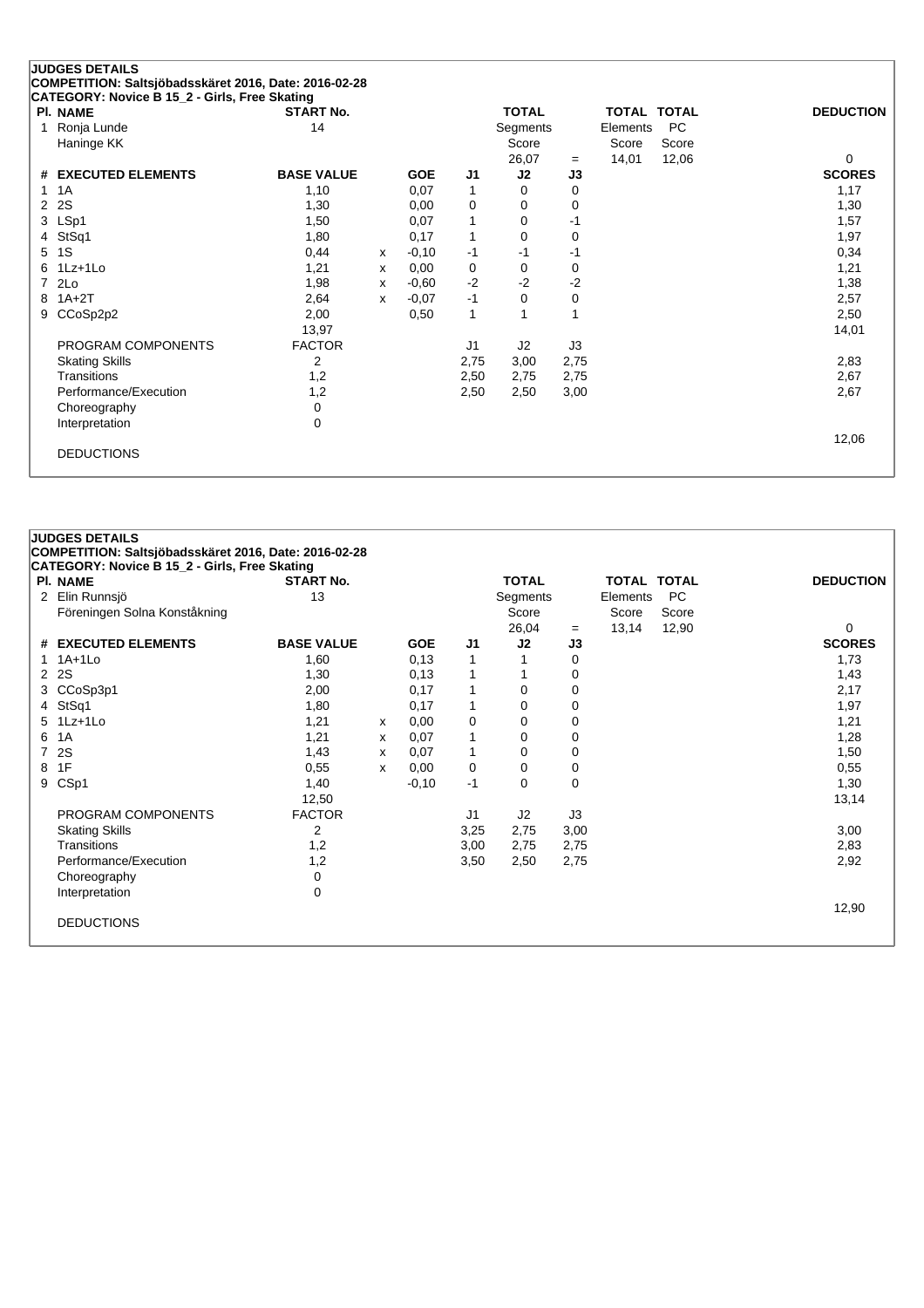|   | <b>JUDGES DETAILS</b>                                 |                   |   |            |                |              |      |                    |       |                  |
|---|-------------------------------------------------------|-------------------|---|------------|----------------|--------------|------|--------------------|-------|------------------|
|   | COMPETITION: Saltsjöbadsskäret 2016, Date: 2016-02-28 |                   |   |            |                |              |      |                    |       |                  |
|   | CATEGORY: Novice B 15_2 - Girls, Free Skating         |                   |   |            |                |              |      |                    |       |                  |
|   | <b>PI. NAME</b>                                       | <b>START No.</b>  |   |            |                | <b>TOTAL</b> |      | <b>TOTAL TOTAL</b> |       | <b>DEDUCTION</b> |
| 3 | Iris Samuelsson                                       | 15                |   |            |                | Segments     |      | Elements           | PC    |                  |
|   | Hammarö KK                                            |                   |   |            |                | Score        |      | Score              | Score |                  |
|   |                                                       |                   |   |            |                | 25,64        | $=$  | 14,28              | 11,36 | 0                |
|   | # EXECUTED ELEMENTS                                   | <b>BASE VALUE</b> |   | <b>GOE</b> | J1             | J2           | J3   |                    |       | <b>SCORES</b>    |
|   | $1.1F+1Lo$                                            | 1,00              |   | 0,27       | 1              | 2            |      |                    |       | 1,27             |
| 2 | 1A                                                    | 1,10              |   | 0,13       | $\mathbf{1}$   | 1            | 0    |                    |       | 1,23             |
|   | 3 1A+1Lo                                              | 1,60              |   | 0,07       | $\mathbf 0$    |              | 0    |                    |       | 1,67             |
| 4 | 2S                                                    | 1,30              |   | 0,13       | 1              |              | 0    |                    |       | 1,43             |
| 5 | CCoSp3p1                                              | 2,00              |   | 0,50       | $\mathbf{1}$   |              |      |                    |       | 2,50             |
| 6 | StSq1                                                 | 1,80              |   | 0,17       | 0              | 1            | 0    |                    |       | 1,97             |
| 7 | 2S                                                    | 1,43              | x | $-0,40$    | $-2$           | $-2$         | $-2$ |                    |       | 1,03             |
| 8 | 2Lo                                                   | 1,98              | X | $-0,40$    | $-1$           | $-1$         | $-2$ |                    |       | 1,58             |
| 9 | SSp2                                                  | 1,60              |   | 0,00       | 0              | 0            | 0    |                    |       | 1,60             |
|   |                                                       | 13,81             |   |            |                |              |      |                    |       | 14,28            |
|   | PROGRAM COMPONENTS                                    | <b>FACTOR</b>     |   |            | J <sub>1</sub> | J2           | J3   |                    |       |                  |
|   | <b>Skating Skills</b>                                 | 2                 |   |            | 2,75           | 3,00         | 2,75 |                    |       | 2,83             |
|   | Transitions                                           | 1,2               |   |            | 2,50           | 2,50         | 2,00 |                    |       | 2,33             |
|   | Performance/Execution                                 | 1,2               |   |            | 2,50           | 2,25         | 2,50 |                    |       | 2,42             |
|   | Choreography                                          | $\Omega$          |   |            |                |              |      |                    |       |                  |
|   | Interpretation                                        | 0                 |   |            |                |              |      |                    |       |                  |
|   |                                                       |                   |   |            |                |              |      |                    |       | 11,36            |
|   | <b>DEDUCTIONS</b>                                     |                   |   |            |                |              |      |                    |       |                  |
|   |                                                       |                   |   |            |                |              |      |                    |       |                  |

|   | <b>JUDGES DETAILS</b><br>COMPETITION: Saltsjöbadsskäret 2016, Date: 2016-02-28 |                   |   |            |              |              |      |             |           |                  |
|---|--------------------------------------------------------------------------------|-------------------|---|------------|--------------|--------------|------|-------------|-----------|------------------|
|   | CATEGORY: Novice B 15_2 - Girls, Free Skating                                  |                   |   |            |              |              |      |             |           |                  |
|   | <b>PI. NAME</b>                                                                | <b>START No.</b>  |   |            |              | <b>TOTAL</b> |      | TOTAL TOTAL |           | <b>DEDUCTION</b> |
|   | 4 Nora Lorenz                                                                  | 16                |   |            |              | Segments     |      | Elements    | <b>PC</b> |                  |
|   | Svea Konståkningsklubb                                                         |                   |   |            |              | Score        |      | Score       | Score     |                  |
|   |                                                                                |                   |   |            |              | 25,36        | $=$  | 14,32       | 11,04     | $\Omega$         |
|   | # EXECUTED ELEMENTS                                                            | <b>BASE VALUE</b> |   | <b>GOE</b> | J1           | J2           | J3   |             |           | <b>SCORES</b>    |
|   | 2Lo                                                                            | 1,80              |   | 0,20       | $\mathbf{1}$ | 1            | 0    |             |           | 2,00             |
|   | 2 CCoSp3pB                                                                     | 1,70              |   | $-0,10$    | 0            | -1           | 0    |             |           | 1,60             |
|   | 3 StSqB                                                                        | 1,50              |   | $-0,20$    | -1           | 0            | $-1$ |             |           | 1,30             |
|   | 4 2S+1Lo                                                                       | 1,98              | x | 0,00       | 0            | 0            | 0    |             |           | 1,98             |
|   | 5 2T                                                                           | 1,43              | X | $-0,47$    | $-3$         | $-2$         | $-2$ |             |           | 0,96             |
|   | 6 2S                                                                           | 1,43              | X | $-0,07$    | $-1$         | 0            | 0    |             |           | 1,36             |
|   | 7 2Lo                                                                          | 1,98              | х | 0,00       | 0            | 0            | 0    |             |           | 1,98             |
| 8 | 1A                                                                             | 1,21              | X | 0,00       | 0            | 0            | 0    |             |           | 1,21             |
|   | 9 SSp2                                                                         | 1,60              |   | 0,33       | 0            | 1            | 1    |             |           | 1,93             |
|   |                                                                                | 14,63             |   |            |              |              |      |             |           | 14,32            |
|   | PROGRAM COMPONENTS                                                             | <b>FACTOR</b>     |   |            | J1           | J2           | J3   |             |           |                  |
|   | <b>Skating Skills</b>                                                          | $\overline{2}$    |   |            | 2,75         | 2,50         | 2,75 |             |           | 2,67             |
|   | Transitions                                                                    | 1,2               |   |            | 2,25         | 2,50         | 2,50 |             |           | 2,42             |
|   | Performance/Execution                                                          | 1,2               |   |            | 2,00         | 2,25         | 2,75 |             |           | 2,33             |
|   | Choreography                                                                   | 0                 |   |            |              |              |      |             |           |                  |
|   | Interpretation                                                                 | $\mathbf 0$       |   |            |              |              |      |             |           |                  |
|   |                                                                                |                   |   |            |              |              |      |             |           | 11,04            |
|   | <b>DEDUCTIONS</b>                                                              |                   |   |            |              |              |      |             |           |                  |
|   |                                                                                |                   |   |            |              |              |      |             |           |                  |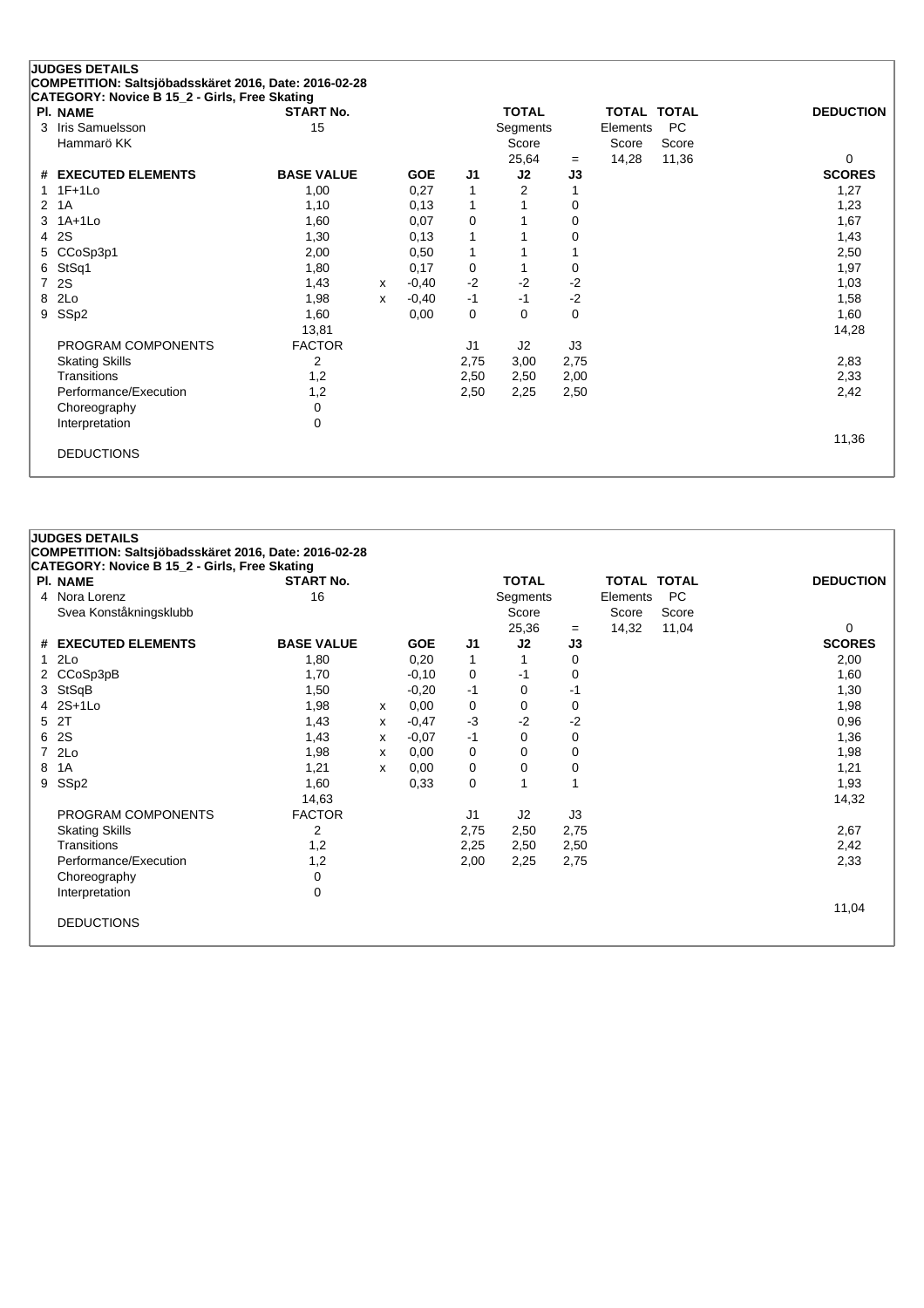| PI. NAME                      |    | <b>START No.</b>  |              |            |                | <b>TOTAL</b>   |                   | <b>TOTAL TOTAL</b> |           | <b>DEDUCTION</b> |
|-------------------------------|----|-------------------|--------------|------------|----------------|----------------|-------------------|--------------------|-----------|------------------|
| Louise Collin<br>5            |    | 8                 |              |            |                | Segments       |                   | Elements           | <b>PC</b> |                  |
| Stockholms KK                 |    |                   |              |            |                | Score          |                   | Score              | Score     |                  |
|                               |    |                   |              |            |                | 24,03          | $\qquad \qquad =$ | 13,43              | 10,60     | 0                |
| <b>EXECUTED ELEMENTS</b><br># |    | <b>BASE VALUE</b> |              | <b>GOE</b> | J <sub>1</sub> | J2             | J3                |                    |           | <b>SCORES</b>    |
| StSqB                         |    | 1,50              |              | 0,07       | $-1$           |                | 0                 |                    |           | 1,57             |
| 1A<br>2                       |    | 1,10              |              | 0,07       | 0              |                | 0                 |                    |           | 1,17             |
| 2S<br>3                       |    | 1,30              |              | $-0,07$    | 0              | -1             | 0                 |                    |           | 1,23             |
| SSp2<br>4                     |    | 1,60              |              | 0,83       | 2              | $\overline{2}$ |                   |                    |           | 2,43             |
| $2$ Lo<<<br>5                 | << | 0,55              | $\mathsf{x}$ | $-0,30$    | $-3$           | $-3$           | -3                |                    |           | 0,25             |
| $2S+1Lo$<br>6                 |    | 1,98              | X            | $-0,07$    | $-1$           | $\Omega$       | 0                 |                    |           | 1,91             |
| CCoSp3pB                      |    | 1,70              |              | $-0,20$    | 0              | -1             | $-1$              |                    |           | 1,50             |
| 1Lz<br>8                      |    | 0,66              | $\mathsf{x}$ | 0,07       | 0              |                | 0                 |                    |           | 0,73             |
| $1A+2T$<br>9                  |    | 2,64              | x            | 0,00       | 0              | 0              | 0                 |                    |           | 2,64             |
|                               |    | 13,03             |              |            |                |                |                   |                    |           | 13,43            |
| PROGRAM COMPONENTS            |    | <b>FACTOR</b>     |              |            | J <sub>1</sub> | J2             | J3                |                    |           |                  |
| <b>Skating Skills</b>         |    | 2                 |              |            | 2,25           | 2,50           | 2,75              |                    |           | 2,50             |
| Transitions                   |    | 1,2               |              |            | 2,00           | 2,50           | 2,50              |                    |           | 2,33             |
| Performance/Execution         |    | 1,2               |              |            | 2,50           | 2,00           | 2,50              |                    |           | 2,33             |
| Choreography                  |    | 0                 |              |            |                |                |                   |                    |           |                  |
| Interpretation                |    | 0                 |              |            |                |                |                   |                    |           |                  |
|                               |    |                   |              |            |                |                |                   |                    |           | 10,60            |

| <b>PI. NAME</b>       | <b>START No.</b>  |   |            |      | <b>TOTAL</b> |      | <b>TOTAL TOTAL</b> |           | <b>DEDUCTION</b> |
|-----------------------|-------------------|---|------------|------|--------------|------|--------------------|-----------|------------------|
| 6 Lisa Gabrielsson    | 6                 |   |            |      | Segments     |      | Elements           | <b>PC</b> |                  |
| Tyresö KK             |                   |   |            |      | Score        |      | Score              | Score     |                  |
|                       |                   |   |            |      | 23,70        | $=$  | 14,00              | 9,70      | 0                |
| # EXECUTED ELEMENTS   | <b>BASE VALUE</b> |   | <b>GOE</b> | J1   | J2           | J3   |                    |           | <b>SCORES</b>    |
| 1 1A+1A+SEQ           | 1,76              |   | 0,00       | 0    | 0            | 0    |                    |           | 1,76             |
| 2 2T                  | 1,30              |   | 0,00       | 0    | 0            | 0    |                    |           | 1,30             |
| 3 1F                  | 0,50              |   | 0,00       | 0    | 0            | 0    |                    |           | 0,50             |
| 4 StSq2               | 2,60              |   | $-0.33$    | -1   | -1           | 0    |                    |           | 2,27             |
| 5 LSp2                | 1,90              |   | 0,33       | 1    | 0            |      |                    |           | 2,23             |
| 6 2S                  | 1,43              | x | $-0,13$    | -1   | -1           | 0    |                    |           | 1,30             |
| 7 2T                  | 1,43              | x | $-0.07$    | 0    | 0            | -1   |                    |           | 1,36             |
| 8 2S+1Lo              | 1,98              | x | $-0,20$    | $-1$ | -1           | -1   |                    |           | 1,78             |
| 9 CCoSp2p1            | 1,70              |   | $-0,20$    | 0    | -1           | $-1$ |                    |           | 1,50             |
|                       | 14,60             |   |            |      |              |      |                    |           | 14,00            |
| PROGRAM COMPONENTS    | <b>FACTOR</b>     |   |            | J1   | J2           | J3   |                    |           |                  |
| <b>Skating Skills</b> | 2                 |   |            | 2,00 | 2,25         | 2,50 |                    |           | 2,25             |
| Transitions           | 1,2               |   |            | 2,25 | 1,75         | 2,25 |                    |           | 2,08             |
| Performance/Execution | 1,2               |   |            | 2,25 | 2,00         | 2,50 |                    |           | 2,25             |
| Choreography          | 0                 |   |            |      |              |      |                    |           |                  |
| Interpretation        | 0                 |   |            |      |              |      |                    |           |                  |
|                       |                   |   |            |      |              |      |                    |           | 9,70             |
| <b>DEDUCTIONS</b>     |                   |   |            |      |              |      |                    |           |                  |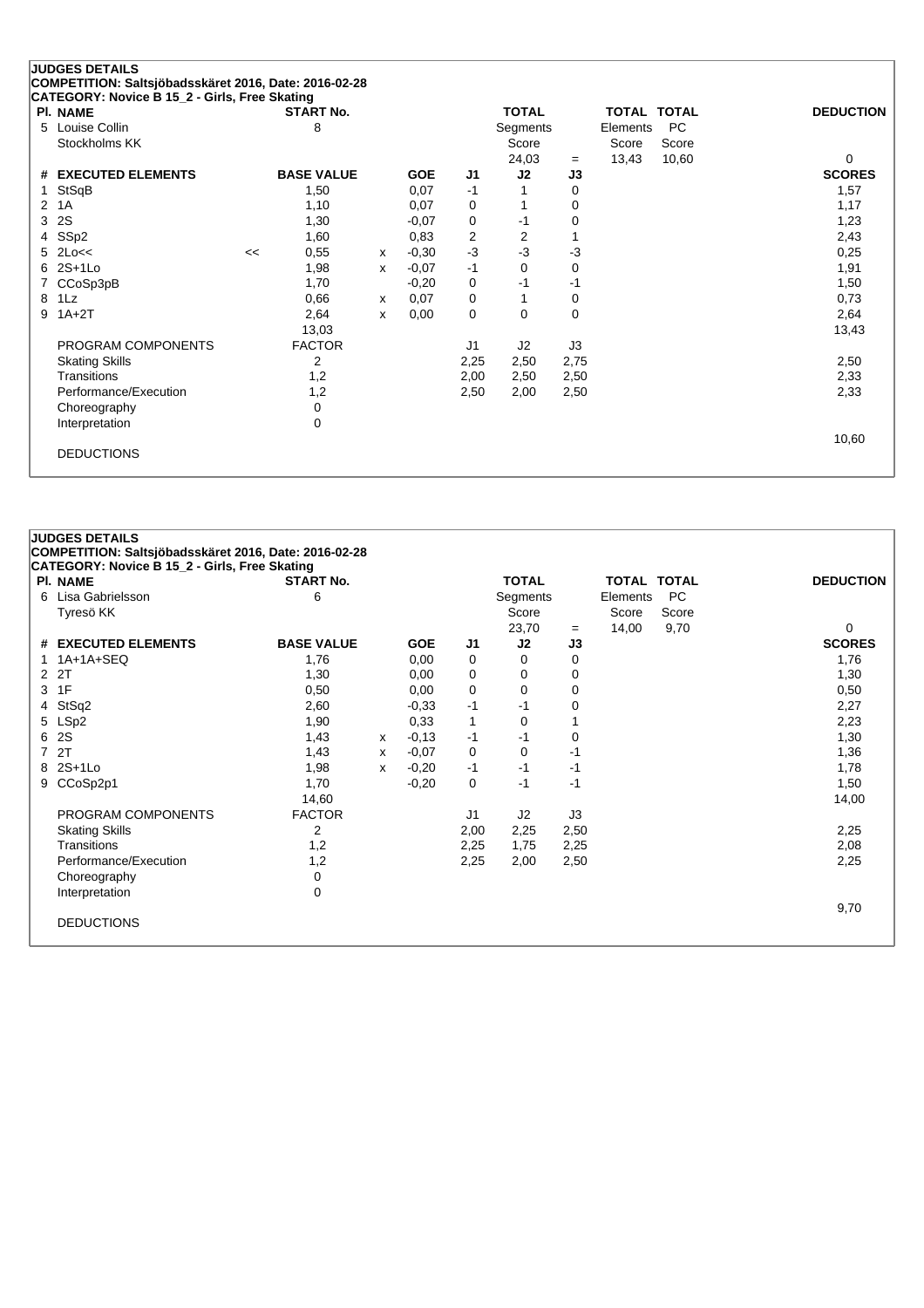| <b>PI. NAME</b>       | <b>START No.</b>  |              |            |                | <b>TOTAL</b> |      | <b>TOTAL TOTAL</b> |       | <b>DEDUCTION</b> |
|-----------------------|-------------------|--------------|------------|----------------|--------------|------|--------------------|-------|------------------|
| Julia Lindgren<br>7   | 17                |              |            |                | Segments     |      | Elements           | PC    |                  |
| Vallentuna KK         |                   |              |            |                | Score        |      | Score              | Score |                  |
|                       |                   |              |            |                | 23,11        | $=$  | 12,61              | 10,50 | 0                |
| # EXECUTED ELEMENTS   | <b>BASE VALUE</b> |              | <b>GOE</b> | J1             | J2           | J3   |                    |       | <b>SCORES</b>    |
| 2F<br>1               | 1,90              |              | $-0,40$    | $-1$           | $-1$         | $-2$ |                    |       | 1,50             |
| 2 1F+1Lo              | 1,00              |              | 0,00       | 0              | 0            | 0    |                    |       | 1,00             |
| $2S+1T$<br>3          | 1,70              |              | $-0.07$    | $-1$           | $\Omega$     | 0    |                    |       | 1,63             |
| CCoSp2pB              | 1,50              |              | 0,17       | 0              |              | 0    |                    |       | 1,67             |
| StSqB<br>5            | 1,50              |              | $-0,20$    | $-1$           | $-1$         | 0    |                    |       | 1,30             |
| 2S<br>6               | 1,43              | $\mathsf{x}$ | $-0,20$    | $-1$           | $-1$         | -1   |                    |       | 1,23             |
| 1A<br>7               | 1,21              | $\mathsf{x}$ | 0,00       | 0              | 0            | 0    |                    |       | 1,21             |
| 1A<br>8               | 1,21              | $\mathsf{x}$ | $-0.07$    | 0              | 0            | -1   |                    |       | 1,14             |
| SSp2<br>9             | 1,60              |              | 0,33       | $\mathbf{1}$   |              | 0    |                    |       | 1,93             |
|                       | 13,05             |              |            |                |              |      |                    |       | 12,61            |
| PROGRAM COMPONENTS    | <b>FACTOR</b>     |              |            | J <sub>1</sub> | J2           | J3   |                    |       |                  |
| <b>Skating Skills</b> | 2                 |              |            | 2,50           | 2,50         | 2,50 |                    |       | 2,50             |
| Transitions           | 1,2               |              |            | 2,00           | 2,25         | 2,25 |                    |       | 2,17             |
| Performance/Execution | 1,2               |              |            | 2,25           | 2,50         | 2,50 |                    |       | 2,42             |
| Choreography          | 0                 |              |            |                |              |      |                    |       |                  |
| Interpretation        | 0                 |              |            |                |              |      |                    |       |                  |
|                       |                   |              |            |                |              |      |                    |       | 10,50            |

|                | <b>JUDGES DETAILS</b><br>COMPETITION: Saltsjöbadsskäret 2016, Date: 2016-02-28 |                   |   |            |                |              |      |                    |           |                  |
|----------------|--------------------------------------------------------------------------------|-------------------|---|------------|----------------|--------------|------|--------------------|-----------|------------------|
|                | CATEGORY: Novice B 15_2 - Girls, Free Skating                                  |                   |   |            |                |              |      |                    |           |                  |
|                | <b>PI. NAME</b>                                                                | <b>START No.</b>  |   |            |                | <b>TOTAL</b> |      | <b>TOTAL TOTAL</b> |           | <b>DEDUCTION</b> |
| 8              | Sandra Mellin                                                                  | 4                 |   |            |                | Segments     |      | Elements           | <b>PC</b> |                  |
|                | Botkyrka KK                                                                    |                   |   |            |                | Score        |      | Score              | Score     |                  |
|                |                                                                                |                   |   |            |                | 21,14        | $=$  | 12,70              | 8,44      | 0                |
| #              | <b>EXECUTED ELEMENTS</b>                                                       | <b>BASE VALUE</b> |   | <b>GOE</b> | J1             | J2           | J3   |                    |           | <b>SCORES</b>    |
| 1              | 1A                                                                             | 1,10              |   | $-0,20$    | $-1$           | $-1$         | $-1$ |                    |           | 0,90             |
| $\overline{2}$ | 2S                                                                             | 1,30              |   | $-0,20$    | $-1$           | -1           | -1   |                    |           | 1,10             |
| 3              | 2S                                                                             | 1,30              |   | $-0,07$    | 0              | -1           | 0    |                    |           | 1,23             |
| 4              | SSp2                                                                           | 1,60              |   | 0,67       | $\overline{2}$ |              |      |                    |           | 2,27             |
| 5              | StSqB                                                                          | 1,50              |   | $-0,30$    | $-1$           | -1           | -1   |                    |           | 1,20             |
| 6              | $1F+1T$                                                                        | 0,99              | x | 0.00       | 0              | 0            | 0    |                    |           | 0,99             |
|                | CCoSp3p2                                                                       | 2,50              |   | 0,00       | 0              | $\Omega$     | 0    |                    |           | 2,50             |
| 8              | 2Lo                                                                            | 1,98              | x | $-0,40$    | $-1$           | $-1$         | $-2$ |                    |           | 1,58             |
| 9              | $1Lz+1T$                                                                       | 1,10              | x | $-0,17$    | $-1$           | $-2$         | $-2$ |                    |           | 0,93             |
|                |                                                                                | 13,37             |   |            |                |              |      |                    |           | 12,70            |
|                | PROGRAM COMPONENTS                                                             | <b>FACTOR</b>     |   |            | J <sub>1</sub> | J2           | J3   |                    |           |                  |
|                | <b>Skating Skills</b>                                                          | $\overline{2}$    |   |            | 1,75           | 1,75         | 2,25 |                    |           | 1,92             |
|                | Transitions                                                                    | 1,2               |   |            | 2,25           | 1,75         | 2,00 |                    |           | 2,00             |
|                | Performance/Execution                                                          | 1,2               |   |            | 2,00           | 1,50         | 2,00 |                    |           | 1,83             |
|                | Choreography                                                                   | 0                 |   |            |                |              |      |                    |           |                  |
|                | Interpretation                                                                 | 0                 |   |            |                |              |      |                    |           |                  |
|                |                                                                                |                   |   |            |                |              |      |                    |           | 8,44             |
|                | <b>DEDUCTIONS</b>                                                              |                   |   |            |                |              |      |                    |           |                  |
|                |                                                                                |                   |   |            |                |              |      |                    |           |                  |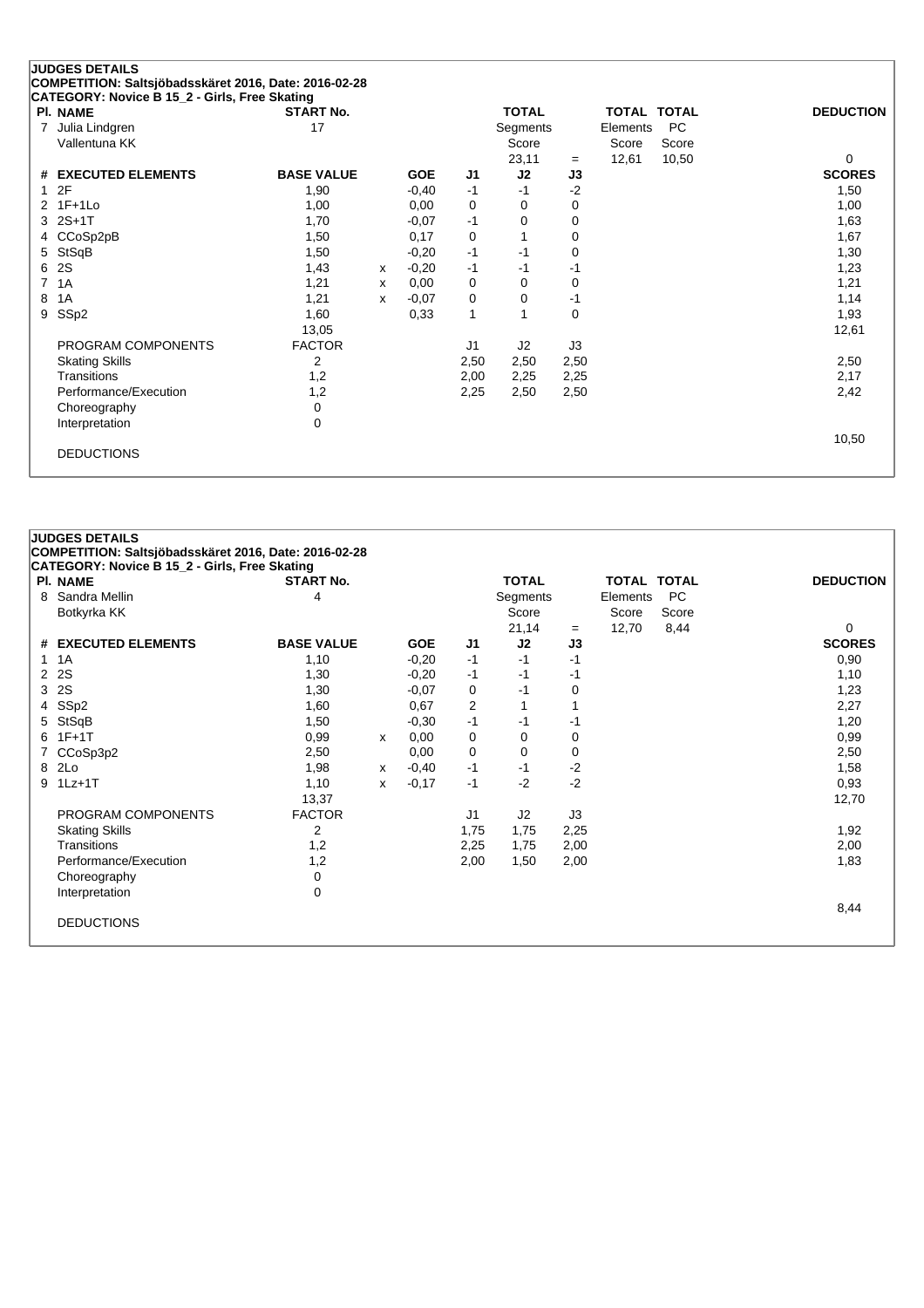|   | <b>JUDGES DETAILS</b>                                 |                   |   |            |                          |                          |                |                    |       |                  |
|---|-------------------------------------------------------|-------------------|---|------------|--------------------------|--------------------------|----------------|--------------------|-------|------------------|
|   | COMPETITION: Saltsjöbadsskäret 2016, Date: 2016-02-28 |                   |   |            |                          |                          |                |                    |       |                  |
|   | CATEGORY: Novice B 15_2 - Girls, Free Skating         |                   |   |            |                          |                          |                |                    |       |                  |
|   | PI. NAME                                              | <b>START No.</b>  |   |            |                          | <b>TOTAL</b>             |                | <b>TOTAL TOTAL</b> |       | <b>DEDUCTION</b> |
| 9 | Filippa Ericsson                                      | 3                 |   |            |                          | Segments                 |                | Elements           | PC    |                  |
|   | Vallentuna KK                                         |                   |   |            |                          | Score                    |                | Score              | Score |                  |
|   |                                                       |                   |   |            |                          | 20,69                    | $=$            | 11,35              | 9,84  | 0,5              |
|   | # EXECUTED ELEMENTS                                   | <b>BASE VALUE</b> |   | <b>GOE</b> | J1                       | J2                       | J3             |                    |       | <b>SCORES</b>    |
| 1 | 2S                                                    | 1,30              |   | 0,13       | $\mathbf 1$              | $\mathbf{1}$             | 0              |                    |       | 1,43             |
| 2 | 2T                                                    | 1,30              |   | $-0,13$    | 0                        | $-1$                     | $-1$           |                    |       | 1,17             |
| 3 | StSqB                                                 | 1,50              |   | $-0,40$    | $-2$                     | -1                       | -1             |                    |       | 1,10             |
|   | 4 1A+1Lo                                              | 1,76              | X | 0,00       | 0                        | 0                        | 0              |                    |       | 1,76             |
| 5 | 2S                                                    | 1,43              | X | 0,13       | 1                        | 1                        | 0              |                    |       | 1,56             |
| 6 | 2T                                                    | 1,43              | x | $-0.60$    | $-3$                     | $-3$                     | $-3$           |                    |       | 0,83             |
| 7 | LSp1                                                  | 1,50              |   | 0,17       | 1                        | 0                        | 0              |                    |       | 1,67             |
|   | 8 1A+1Lo                                              | 1,76              | x | 0,07       | $\mathbf{1}$             | 0                        | 0              |                    |       | 1,83             |
| 9 | $CoSp*$                                               | $\star$<br>0,00   |   | 0,00       | $\overline{\phantom{a}}$ | $\overline{\phantom{a}}$ | $\overline{a}$ |                    |       | 0,00             |
|   |                                                       | 11,98             |   |            |                          |                          |                |                    |       | 11,35            |
|   | PROGRAM COMPONENTS                                    | <b>FACTOR</b>     |   |            | J <sub>1</sub>           | J2                       | J3             |                    |       |                  |
|   | <b>Skating Skills</b>                                 | 2                 |   |            | 2,25                     | 2,50                     | 2,50           |                    |       | 2,42             |
|   | Transitions                                           | 1,2               |   |            | 2,00                     | 1,75                     | 2,25           |                    |       | 2,00             |
|   | Performance/Execution                                 | 1,2               |   |            | 2,25                     | 1,75                     | 2,50           |                    |       | 2,17             |
|   | Choreography                                          | 0                 |   |            |                          |                          |                |                    |       |                  |
|   | Interpretation                                        | $\Omega$          |   |            |                          |                          |                |                    |       |                  |
|   |                                                       |                   |   |            |                          |                          |                |                    |       | 9,84             |
|   | <b>DEDUCTIONS</b>                                     |                   |   |            |                          |                          |                |                    |       |                  |
|   | Falls: 1                                              |                   |   |            |                          |                          |                |                    |       |                  |

|                | <b>JUDGES DETAILS</b>                                                                                  |                   |   |            |                |              |      |                    |           |                  |
|----------------|--------------------------------------------------------------------------------------------------------|-------------------|---|------------|----------------|--------------|------|--------------------|-----------|------------------|
|                | COMPETITION: Saltsjöbadsskäret 2016, Date: 2016-02-28<br>CATEGORY: Novice B 15_2 - Girls, Free Skating |                   |   |            |                |              |      |                    |           |                  |
|                | <b>PI. NAME</b>                                                                                        | <b>START No.</b>  |   |            |                | <b>TOTAL</b> |      | <b>TOTAL TOTAL</b> |           | <b>DEDUCTION</b> |
|                | 10 Emma Hagman                                                                                         | 11                |   |            |                | Segments     |      | Elements           | <b>PC</b> |                  |
|                | <b>KK Sollentuna</b>                                                                                   |                   |   |            |                | Score        |      | Score              | Score     |                  |
|                |                                                                                                        |                   |   |            |                | 20,60        | $=$  | 10,90              | 9,70      | 0                |
|                | # EXECUTED ELEMENTS                                                                                    | <b>BASE VALUE</b> |   | <b>GOE</b> | J1             | J2           | J3   |                    |           | <b>SCORES</b>    |
| 1.             | 2Lo                                                                                                    | 1,80              |   | $-0,10$    | $-1$           | 0            | 0    |                    |           | 1,70             |
| 2              | 1F                                                                                                     | 0,50              |   | 0.00       | 0              | 0            | 0    |                    |           | 0,50             |
| 3              | SSp1                                                                                                   | 1,30              |   | 0,00       | 0              | 0            | 0    |                    |           | 1,30             |
|                | 4 1A+1Lo                                                                                               | 1,60              |   | 0,00       | $\mathbf 0$    | 0            | 0    |                    |           | 1,60             |
| 5              | 2S                                                                                                     | 1,43              | X | $-0.60$    | $-3$           | $-3$         | -3   |                    |           | 0,83             |
|                | 6 CCoSp3p1                                                                                             | 2,00              |   | $-0,30$    | $-1$           | $-1$         | $-1$ |                    |           | 1,70             |
| $\overline{7}$ | $1\mathsf{L}z$                                                                                         | 0,66              | x | 0,00       | 0              | 0            | 0    |                    |           | 0,66             |
| 8              | StSqB                                                                                                  | 1,50              |   | $-0,10$    | 0              | 0            | $-1$ |                    |           | 1,40             |
| 9              | 1A                                                                                                     | 1,21              | X | 0,00       | 0              | 0            | 0    |                    |           | 1,21             |
|                |                                                                                                        | 12,00             |   |            |                |              |      |                    |           | 10,90            |
|                | PROGRAM COMPONENTS                                                                                     | <b>FACTOR</b>     |   |            | J <sub>1</sub> | J2           | J3   |                    |           |                  |
|                | <b>Skating Skills</b>                                                                                  | 2                 |   |            | 1,75           | 2,50         | 2,50 |                    |           | 2,25             |
|                | Transitions                                                                                            | 1,2               |   |            | 2,25           | 2,25         | 2,00 |                    |           | 2,17             |
|                | Performance/Execution                                                                                  | 1,2               |   |            | 1,75           | 2,50         | 2,25 |                    |           | 2,17             |
|                | Choreography                                                                                           | 0                 |   |            |                |              |      |                    |           |                  |
|                | Interpretation                                                                                         | $\mathbf 0$       |   |            |                |              |      |                    |           |                  |
|                |                                                                                                        |                   |   |            |                |              |      |                    |           | 9,70             |
|                | <b>DEDUCTIONS</b>                                                                                      |                   |   |            |                |              |      |                    |           |                  |
|                |                                                                                                        |                   |   |            |                |              |      |                    |           |                  |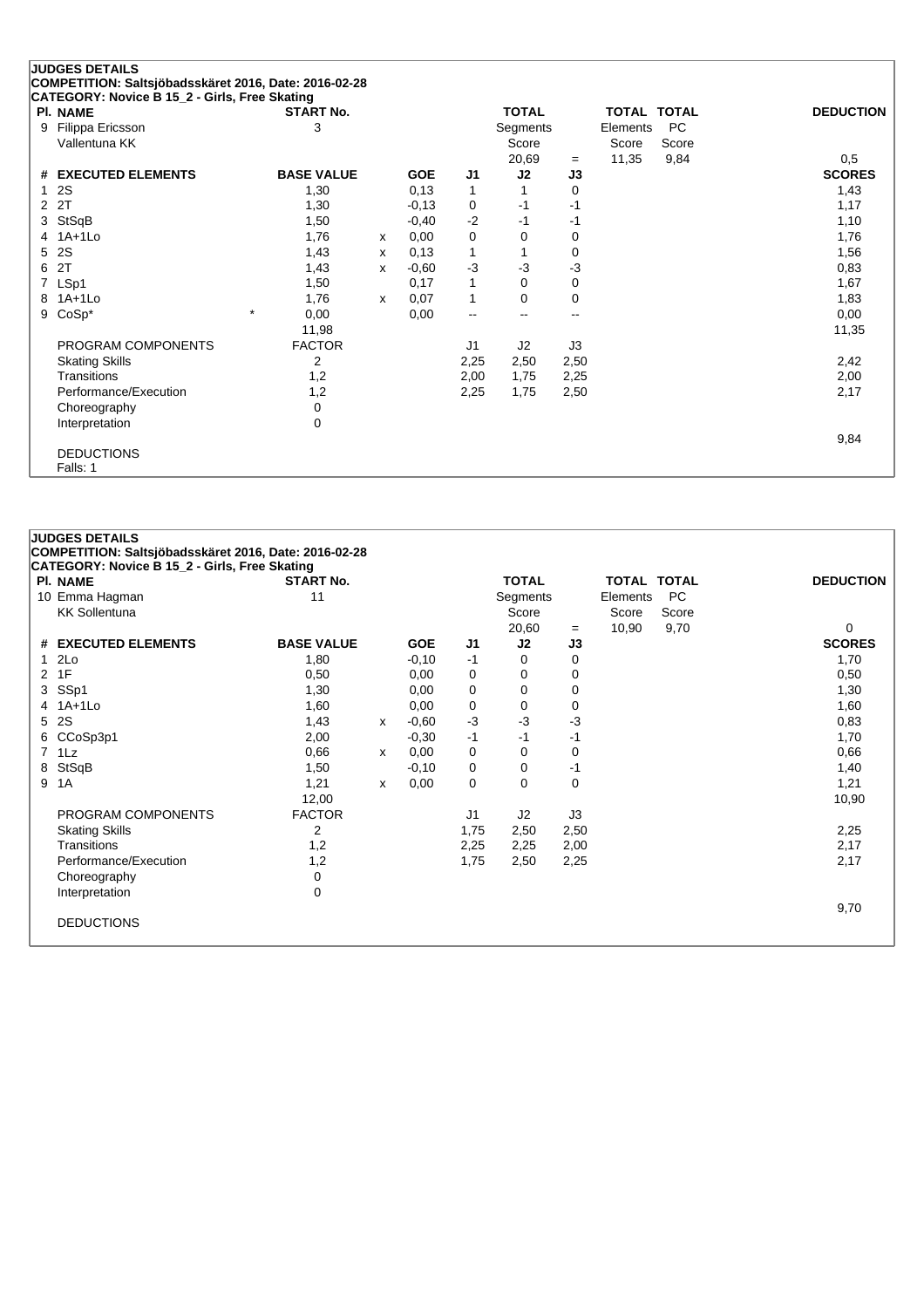|   | <b>JUDGES DETAILS</b><br>COMPETITION: Saltsjöbadsskäret 2016, Date: 2016-02-28 |         |                   |              |            |      |              |      |                    |           |                  |
|---|--------------------------------------------------------------------------------|---------|-------------------|--------------|------------|------|--------------|------|--------------------|-----------|------------------|
|   | CATEGORY: Novice B 15_2 - Girls, Free Skating                                  |         |                   |              |            |      |              |      |                    |           |                  |
|   | <b>PI. NAME</b>                                                                |         | <b>START No.</b>  |              |            |      | <b>TOTAL</b> |      | <b>TOTAL TOTAL</b> |           | <b>DEDUCTION</b> |
|   | 11 Ava Nikodell                                                                |         | 18                |              |            |      | Segments     |      | Elements           | <b>PC</b> |                  |
|   | IFK Österåkers KK                                                              |         |                   |              |            |      | Score        |      | Score              | Score     |                  |
|   |                                                                                |         |                   |              |            |      | 20,40        | $=$  | 10,34              | 10,56     | 0,5              |
|   | # EXECUTED ELEMENTS                                                            |         | <b>BASE VALUE</b> |              | <b>GOE</b> | J1   | J2           | J3   |                    |           | <b>SCORES</b>    |
|   | 2Lo                                                                            |         | 1,80              |              | $-0,10$    | 0    | 0            | $-1$ |                    |           | 1,70             |
|   | FSSp1+V                                                                        | V       | 1,40              |              | $-0,20$    | $-1$ | 0            | $-1$ |                    |           | 1,20             |
| 3 | StSqB                                                                          |         | 1,50              |              | $-0,30$    | $-2$ | $-1$         | 0    |                    |           | 1,20             |
|   | $2S+2Loc<$                                                                     | <<      | 1,98              | x            | $-0,47$    | $-3$ | $-2$         | $-2$ |                    |           | 1,51             |
| 5 | 2F<                                                                            | $\,<\,$ | 1,54              | x            | $-0.50$    | $-2$ | $-1$         | $-2$ |                    |           | 1,04             |
| 6 | 1A+SEQ                                                                         |         | 0,97              | X            | $-0,40$    | $-2$ | $-2$         | $-2$ |                    |           | 0,57             |
|   | 1Lz                                                                            |         | 0,66              | X            | $-0,07$    | 0    | $-1$         | $-1$ |                    |           | 0,59             |
| 8 | CCoSp2p1                                                                       |         | 1,70              |              | 0,00       | 0    | 0            | 0    |                    |           | 1,70             |
| 9 | 2S                                                                             |         | 1,43              | $\mathsf{x}$ | $-0,60$    | $-3$ | $-3$         | $-3$ |                    |           | 0,83             |
|   |                                                                                |         | 12,98             |              |            |      |              |      |                    |           | 10,34            |
|   | PROGRAM COMPONENTS                                                             |         | <b>FACTOR</b>     |              |            | J1   | J2           | J3   |                    |           |                  |
|   | <b>Skating Skills</b>                                                          |         | 2                 |              |            | 2,25 | 2,50         | 3,00 |                    |           | 2,58             |
|   | Transitions                                                                    |         | 1,2               |              |            | 1,75 | 2,75         | 2,50 |                    |           | 2,33             |
|   | Performance/Execution                                                          |         | 1,2               |              |            | 1,75 | 2,25         | 2,50 |                    |           | 2,17             |
|   | Choreography                                                                   |         | 0                 |              |            |      |              |      |                    |           |                  |
|   | Interpretation                                                                 |         | $\Omega$          |              |            |      |              |      |                    |           |                  |
|   |                                                                                |         |                   |              |            |      |              |      |                    |           | 10,56            |
|   | <b>DEDUCTIONS</b>                                                              |         |                   |              |            |      |              |      |                    |           |                  |
|   | Falls: 1                                                                       |         |                   |              |            |      |              |      |                    |           |                  |

|              | <b>JUDGES DETAILS</b>                                 |                   |   |                    |              |              |           |                    |           |                      |
|--------------|-------------------------------------------------------|-------------------|---|--------------------|--------------|--------------|-----------|--------------------|-----------|----------------------|
|              | COMPETITION: Saltsjöbadsskäret 2016, Date: 2016-02-28 |                   |   |                    |              |              |           |                    |           |                      |
|              | CATEGORY: Novice B 15_2 - Girls, Free Skating         |                   |   |                    |              |              |           | <b>TOTAL TOTAL</b> |           |                      |
|              | <b>PI. NAME</b><br>12 Louise Wennerholm               | <b>START No.</b>  |   |                    |              | <b>TOTAL</b> |           |                    |           | <b>DEDUCTION</b>     |
|              |                                                       | 2                 |   |                    |              | Segments     |           | Elements           | <b>PC</b> |                      |
|              | Botkyrka KK                                           |                   |   |                    |              | Score        |           | Score              | Score     |                      |
|              | # EXECUTED ELEMENTS                                   | <b>BASE VALUE</b> |   | <b>GOE</b>         | J1           | 20,09<br>J2  | $=$<br>J3 | 10,29              | 10,30     | 0,5<br><b>SCORES</b> |
|              | $1 \t1A$                                              | 1,10              |   | $-0,40$            | $-2$         | $-2$         | $-2$      |                    |           | 0,70                 |
| $\mathbf{2}$ | 1Lz                                                   | 0,60              |   | 0,13               | $\mathbf{1}$ | 1            | 0         |                    |           | 0,73                 |
| 3            | 2S                                                    | 1,30              |   | $-0,60$            | $-3$         | $-3$         | $-3$      |                    |           | 0,70                 |
|              |                                                       |                   |   |                    | $-2$         | 0            |           |                    |           |                      |
| 4<br>5       | SSp2                                                  | 1,60<br>1,50      |   | $-0,20$<br>$-0,20$ | $-1$         | 0            | 0<br>$-1$ |                    |           | 1,40                 |
|              | StSqB                                                 |                   |   |                    |              |              |           |                    |           | 1,30                 |
| 6            | 1A                                                    | 1,21              | х | 0,00               | 0            | $\Omega$     | 0         |                    |           | 1,21                 |
|              | $7.1F+1T$                                             | 0,99              | X | 0,00               | 0            | 0            | 0         |                    |           | 0,99                 |
| 8            | CCoSp3pB                                              | 1,70              |   | 0,33               | $\mathbf{1}$ | 1            | 0         |                    |           | 2,03                 |
|              | 9 2S                                                  | 1,43              | x | $-0,20$            | $-1$         | $-1$         | $-1$      |                    |           | 1,23                 |
|              |                                                       | 11,43             |   |                    |              |              |           |                    |           | 10,29                |
|              | PROGRAM COMPONENTS                                    | <b>FACTOR</b>     |   |                    | J1           | J2           | J3        |                    |           |                      |
|              | <b>Skating Skills</b>                                 | 2                 |   |                    | 2,25         | 2,50         | 2,75      |                    |           | 2,50                 |
|              | Transitions                                           | 1,2               |   |                    | 2,00         | 2,00         | 2,25      |                    |           | 2,08                 |
|              | Performance/Execution                                 | 1,2               |   |                    | 2,50         | 2,00         | 2,50      |                    |           | 2,33                 |
|              | Choreography                                          | 0                 |   |                    |              |              |           |                    |           |                      |
|              | Interpretation                                        | 0                 |   |                    |              |              |           |                    |           |                      |
|              |                                                       |                   |   |                    |              |              |           |                    |           | 10,30                |
|              | <b>DEDUCTIONS</b>                                     |                   |   |                    |              |              |           |                    |           |                      |
|              | Falls: 1                                              |                   |   |                    |              |              |           |                    |           |                      |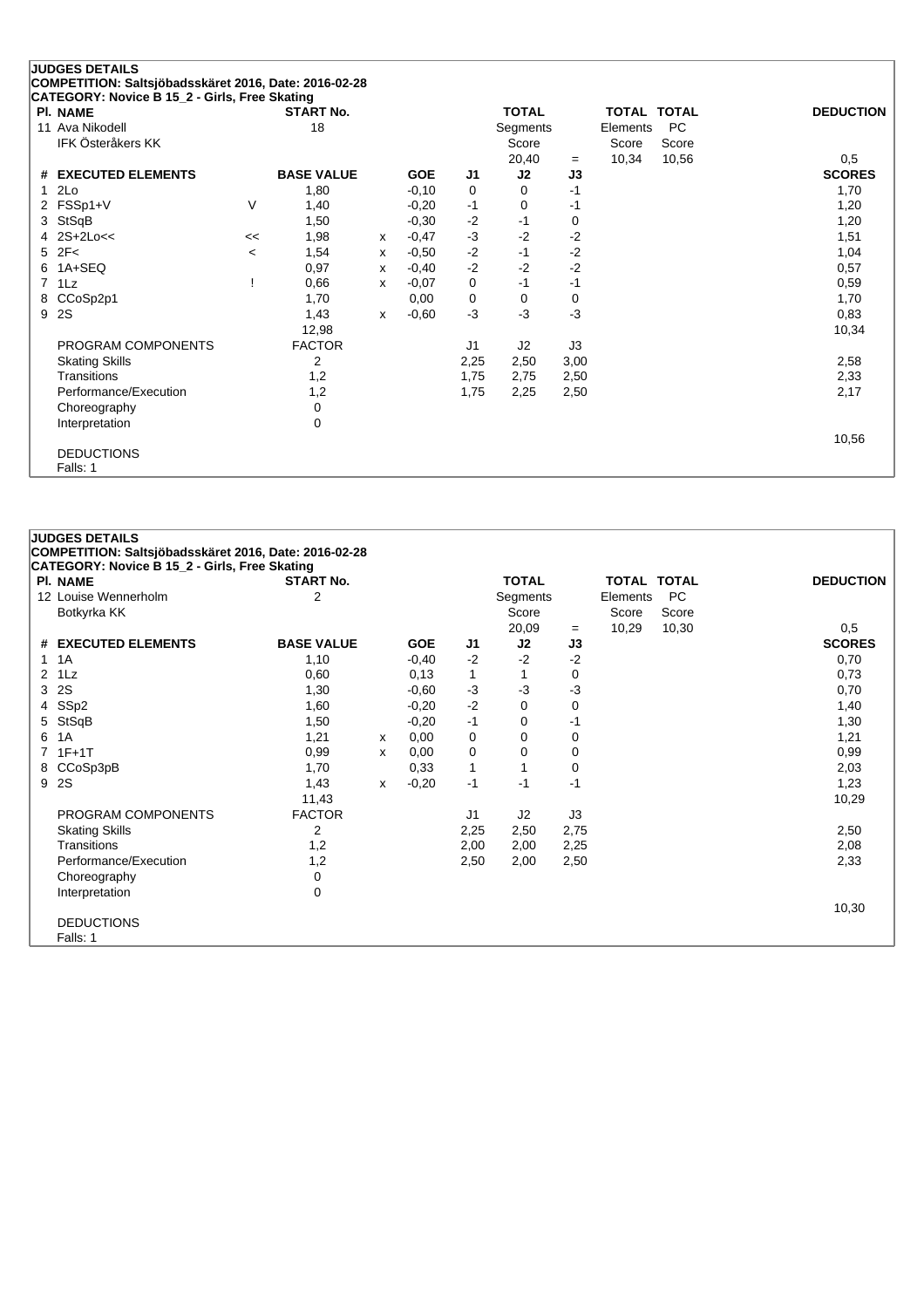| PI. NAME               | <b>START No.</b>  |   |            |      | <b>TOTAL</b> |      | TOTAL TOTAL |           | <b>DEDUCTION</b> |
|------------------------|-------------------|---|------------|------|--------------|------|-------------|-----------|------------------|
| 13 Linnéa Isaksson     | 7                 |   |            |      | Segments     |      | Elements    | <b>PC</b> |                  |
| Svea Konståkningsklubb |                   |   |            |      | Score        |      | Score       | Score     |                  |
|                        |                   |   |            |      | 19,82        | $=$  | 10,98       | 8,84      | 0                |
| # EXECUTED ELEMENTS    | <b>BASE VALUE</b> |   | <b>GOE</b> | J1   | J2           | J3   |             |           | <b>SCORES</b>    |
| 1A                     | 1,10              |   | 0,00       | 0    | $\Omega$     | 0    |             |           | 1,10             |
| StSq1<br>2             | 1,80              |   | $-0,10$    | $-1$ | 0            | 0    |             |           | 1,70             |
| 2S<br>3                | 1,30              |   | $-0,27$    | $-1$ | $-1$         | $-2$ |             |           | 1,03             |
| $1Lz+1Lo$<br>4         | 1,21              | x | $-0,20$    | $-1$ | $-3$         | $-2$ |             |           | 1,01             |
| SSp2<br>5              | 1,60              |   | 0,07       | 0    | 1            | $-1$ |             |           | 1,67             |
| 1A<br>6                | 1,21              | x | $-0.07$    | 0    | $-1$         | 0    |             |           | 1,14             |
| 2S<br>7                | 1,43              | х | $-0,27$    | $-1$ | $-1$         | $-2$ |             |           | 1,16             |
| $1F+1Lo$<br>8          | 1,10              | X | $-0,03$    | 0    | 0            | $-1$ |             |           | 1,07             |
| CCoSp3pB<br>9          | 1,70              |   | $-0,60$    | $-2$ | $-2$         | $-2$ |             |           | 1,10             |
|                        | 12,45             |   |            |      |              |      |             |           | 10,98            |
| PROGRAM COMPONENTS     | <b>FACTOR</b>     |   |            | J1   | J2           | J3   |             |           |                  |
| <b>Skating Skills</b>  | 2                 |   |            | 2,50 | 2,25         | 1,75 |             |           | 2,17             |
| Transitions            | 1,2               |   |            | 2,00 | 1,75         | 1,50 |             |           | 1,75             |
| Performance/Execution  | 1,2               |   |            | 2,00 | 2,25         | 1,75 |             |           | 2,00             |
| Choreography           | 0                 |   |            |      |              |      |             |           |                  |
| Interpretation         | 0                 |   |            |      |              |      |             |           |                  |
|                        |                   |   |            |      |              |      |             |           | 8,84             |

|     | <b>JUDGES DETAILS</b><br>COMPETITION: Saltsjöbadsskäret 2016, Date: 2016-02-28 |    |                   |   |            |                          |                          |                          |                    |           |                  |
|-----|--------------------------------------------------------------------------------|----|-------------------|---|------------|--------------------------|--------------------------|--------------------------|--------------------|-----------|------------------|
|     | CATEGORY: Novice B 15_2 - Girls, Free Skating                                  |    |                   |   |            |                          |                          |                          |                    |           |                  |
|     | <b>PI. NAME</b>                                                                |    | <b>START No.</b>  |   |            |                          | <b>TOTAL</b>             |                          | <b>TOTAL TOTAL</b> |           | <b>DEDUCTION</b> |
|     | 14 Anna Uhlin                                                                  |    | 19                |   |            |                          | Segments                 |                          | Elements           | <b>PC</b> |                  |
|     | Djurgårdens IF KF                                                              |    |                   |   |            |                          | Score                    |                          | Score              | Score     |                  |
|     |                                                                                |    |                   |   |            |                          | 17,45                    | $=$                      | 8,21               | 9,74      | 0,5              |
|     | # EXECUTED ELEMENTS                                                            |    | <b>BASE VALUE</b> |   | <b>GOE</b> | J1                       | J2                       | J3                       |                    |           | <b>SCORES</b>    |
|     | 1A                                                                             |    | 0,00              |   | 0,00       | $\mathbf{u}$             | $\overline{\phantom{a}}$ | $\overline{\phantom{a}}$ |                    |           | 0,00             |
|     | 2 CCoSp3p2                                                                     |    | 2,50              |   | 0,17       | $\mathbf{1}$             | 0                        | 0                        |                    |           | 2,67             |
|     | 3 2S                                                                           |    | 1,30              |   | $-0,27$    | $-1$                     | -1                       | $-2$                     |                    |           | 1,03             |
|     | 4 1Lo                                                                          |    | 0,50              |   | 0,07       | 0                        | 1                        | 0                        |                    |           | 0,57             |
| 5   | StSqB                                                                          |    | 1,50              |   | $-0,30$    | $-1$                     | -1                       | -1                       |                    |           | 1,20             |
|     | 6 2S                                                                           |    | 1,43              | x | $-0.60$    | $-3$                     | $-3$                     | -3                       |                    |           | 0,83             |
|     | 72T<<                                                                          | << | 0,44              | х | $-0,30$    | $-3$                     | $-3$                     | -3                       |                    |           | 0,14             |
| 8 A |                                                                                |    | 0,00              | x | 0,00       | $\overline{\phantom{a}}$ | $\sim$                   | $\overline{\phantom{a}}$ |                    |           | 0,00             |
|     | 9 SSp2                                                                         |    | 1,60              |   | 0,17       | 1                        | 0                        | 0                        |                    |           | 1,77             |
|     |                                                                                |    | 9,27              |   |            |                          |                          |                          |                    |           | 8,21             |
|     | PROGRAM COMPONENTS                                                             |    | <b>FACTOR</b>     |   |            | J1                       | J2                       | J3                       |                    |           |                  |
|     | <b>Skating Skills</b>                                                          |    | 2                 |   |            | 2,25                     | 2,50                     | 2,50                     |                    |           | 2,42             |
|     | Transitions                                                                    |    | 1,2               |   |            | 2,00                     | 2,25                     | 2,50                     |                    |           | 2,25             |
|     | Performance/Execution                                                          |    | 1,2               |   |            | 1,75                     | 1,75                     | 2,00                     |                    |           | 1,83             |
|     | Choreography                                                                   |    | 0                 |   |            |                          |                          |                          |                    |           |                  |
|     | Interpretation                                                                 |    | $\mathbf 0$       |   |            |                          |                          |                          |                    |           |                  |
|     |                                                                                |    |                   |   |            |                          |                          |                          |                    |           | 9,74             |
|     | <b>DEDUCTIONS</b>                                                              |    |                   |   |            |                          |                          |                          |                    |           |                  |
|     | Falls: 1                                                                       |    |                   |   |            |                          |                          |                          |                    |           |                  |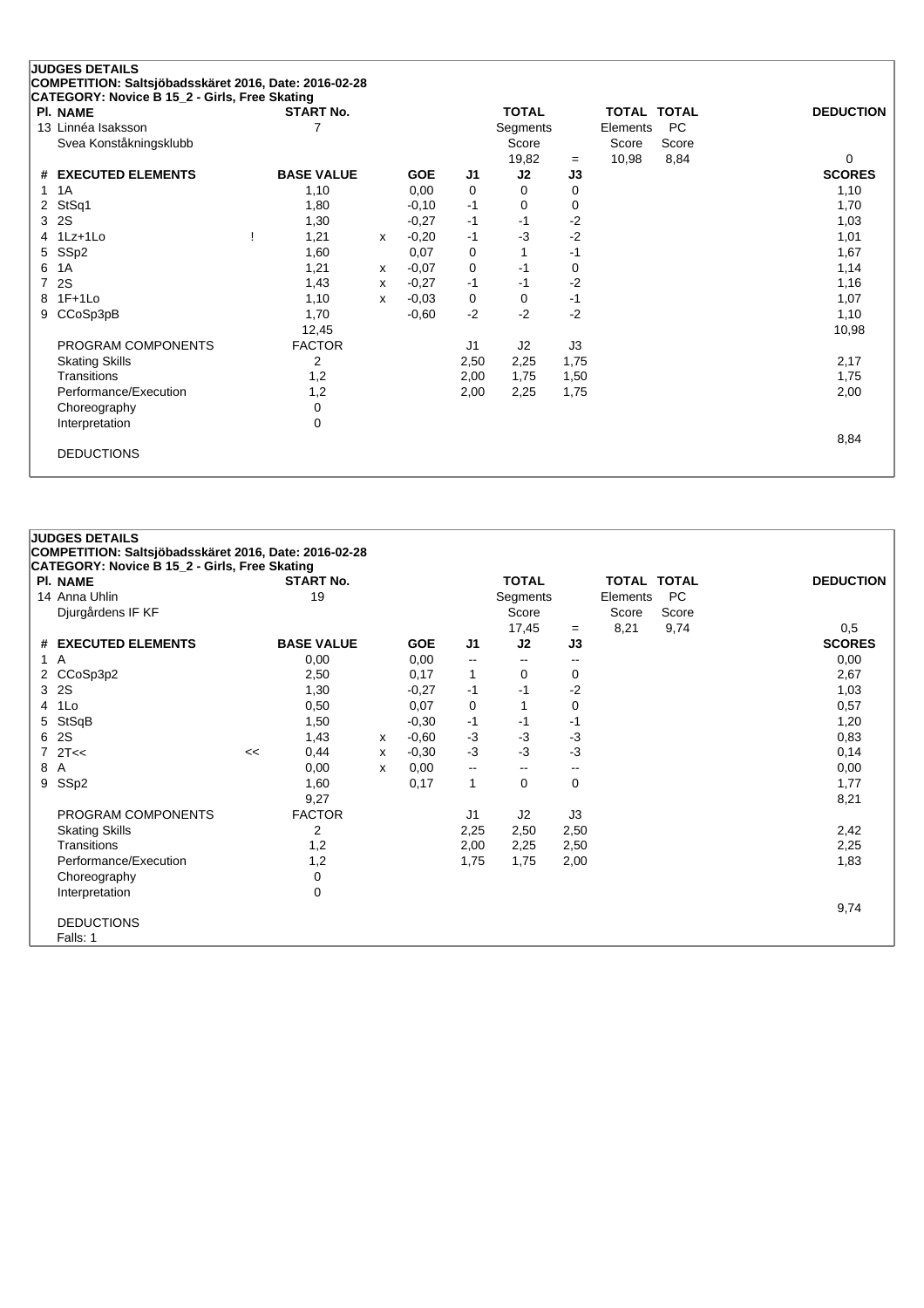|                | <b>JUDGES DETAILS</b>                                 |                          |                   |              |            |              |                |             |          |                    |                  |
|----------------|-------------------------------------------------------|--------------------------|-------------------|--------------|------------|--------------|----------------|-------------|----------|--------------------|------------------|
|                | COMPETITION: Saltsjöbadsskäret 2016, Date: 2016-02-28 |                          |                   |              |            |              |                |             |          |                    |                  |
|                | CATEGORY: Novice B 15_2 - Girls, Free Skating         |                          |                   |              |            |              |                |             |          |                    |                  |
|                | <b>PI. NAME</b>                                       |                          | <b>START No.</b>  |              |            |              | <b>TOTAL</b>   |             |          | <b>TOTAL TOTAL</b> | <b>DEDUCTION</b> |
|                | 15 Victoria Bjälkdal                                  |                          | 10                |              |            |              | Segments       |             | Elements | <b>PC</b>          |                  |
|                | Boo SK                                                |                          |                   |              |            |              | Score          |             | Score    | Score              |                  |
|                |                                                       |                          |                   |              |            |              | 16,95          | $=$         | 8,19     | 9,76               |                  |
|                | # EXECUTED ELEMENTS                                   |                          | <b>BASE VALUE</b> |              | <b>GOE</b> | J1           | J2             | J3          |          |                    | <b>SCORES</b>    |
| 1.             | 1Lo                                                   |                          | 0,50              |              | 0,07       | $\mathbf{1}$ | $\Omega$       | 0           |          |                    | 0,57             |
| $\overline{2}$ | 2S                                                    |                          | 1,30              |              | $-0,40$    | $-3$         | $-1$           | $-2$        |          |                    | 0,90             |
| 3              | 1Lz                                                   |                          | 0,60              |              | 0,00       | 0            | 0              | 0           |          |                    | 0,60             |
| 4              | CCoSp3pB                                              |                          | 1,70              |              | $-0,40$    | $-2$         | -1             | -1          |          |                    | 1,30             |
| 5              | SSp2                                                  |                          | 1,60              |              | 0,33       | $\mathbf{1}$ | 0              |             |          |                    | 1,93             |
| 6              | 2S<                                                   | $\overline{\phantom{a}}$ | 0,99              | x            | $-0.60$    | $-3$         | $-3$           | $-3$        |          |                    | 0,39             |
|                | StSqB                                                 |                          | 1,50              |              | $-0,10$    | $-1$         | 0              | 0           |          |                    | 1,40             |
| 8              | $1F+1Lo$                                              |                          | 1,10              | $\mathsf{x}$ | 0,00       | 0            | $\Omega$       | $\mathbf 0$ |          |                    | 1,10             |
|                |                                                       |                          | 9,29              |              |            |              |                |             |          |                    | 8,19             |
|                | PROGRAM COMPONENTS                                    |                          | <b>FACTOR</b>     |              |            | J1           | J <sub>2</sub> | J3          |          |                    |                  |
|                | <b>Skating Skills</b>                                 |                          | 2                 |              |            | 2,50         | 2,00           | 2,50        |          |                    | 2,33             |
|                | Transitions                                           |                          | 1,2               |              |            | 2,00         | 2,25           | 2,25        |          |                    | 2,17             |
|                | Performance/Execution                                 |                          | 1,2               |              |            | 2,25         | 1,75           | 2,25        |          |                    | 2,08             |
|                | Choreography                                          |                          | 0                 |              |            |              |                |             |          |                    |                  |
|                | Interpretation                                        |                          | 0                 |              |            |              |                |             |          |                    |                  |
|                |                                                       |                          |                   |              |            |              |                |             |          |                    | 9,76             |
|                | <b>DEDUCTIONS</b>                                     |                          |                   |              |            |              |                |             |          |                    |                  |
|                | Falls: 2                                              |                          |                   |              |            |              |                |             |          |                    |                  |

|                | <b>JUDGES DETAILS</b>                                 |                   |   |            |                          |              |             |             |           |                  |
|----------------|-------------------------------------------------------|-------------------|---|------------|--------------------------|--------------|-------------|-------------|-----------|------------------|
|                | COMPETITION: Saltsjöbadsskäret 2016, Date: 2016-02-28 |                   |   |            |                          |              |             |             |           |                  |
|                | CATEGORY: Novice B 15_2 - Girls, Free Skating         |                   |   |            |                          |              |             |             |           |                  |
|                | <b>PI. NAME</b>                                       | <b>START No.</b>  |   |            |                          | <b>TOTAL</b> |             | TOTAL TOTAL |           | <b>DEDUCTION</b> |
|                | 16 Hanna Djuphammar                                   | 5                 |   |            |                          | Segments     |             | Elements    | <b>PC</b> |                  |
|                | Nynäshamns IF HC                                      |                   |   |            |                          | Score        |             | Score       | Score     |                  |
|                |                                                       |                   |   |            |                          | 16,02        | $=$         | 7,76        | 8,76      | 0,5              |
| #              | <b>EXECUTED ELEMENTS</b>                              | <b>BASE VALUE</b> |   | <b>GOE</b> | J <sub>1</sub>           | J2           | J3          |             |           | <b>SCORES</b>    |
| 1.             | 1A                                                    | 1,10              |   | 0,07       | 1                        | 0            | 0           |             |           | 1,17             |
| $\overline{2}$ | 2S                                                    | 1,30              |   | $-0.60$    | $-3$                     | $-3$         | $-3$        |             |           | 0,70             |
| 3              | 1F                                                    | 0,50              |   | 0,00       | 0                        | $\Omega$     | $\mathbf 0$ |             |           | 0,50             |
| 4              | StSqB                                                 | 1,50              |   | $-0,30$    | $-1$                     | -1           | -1          |             |           | 1,20             |
| 5              | SSpB                                                  | 1,10              |   | $-0,30$    | 0                        | $-1$         | $-2$        |             |           | 0,80             |
| 6              | $1A+1L0$                                              | 1,76              | X | $-0,13$    | 0                        | -1           | -1          |             |           | 1,63             |
|                | $CCoSp*$                                              | $^\star$<br>0,00  |   | 0,00       | $\overline{\phantom{a}}$ | $- -$        | $- -$       |             |           | 0,00             |
| 8              | 1Lz                                                   | 0,66              | x | 0,00       | 0                        | 0            | 0           |             |           | 0,66             |
|                | 9 1F+1Lo                                              | 1,10              | X | 0,00       | $\mathbf 0$              | $\Omega$     | $\Omega$    |             |           | 1,10             |
|                |                                                       | 9,02              |   |            |                          |              |             |             |           | 7,76             |
|                | PROGRAM COMPONENTS                                    | <b>FACTOR</b>     |   |            | J1                       | J2           | J3          |             |           |                  |
|                | <b>Skating Skills</b>                                 | 2                 |   |            | 2,00                     | 2,00         | 2,25        |             |           | 2,08             |
|                | Transitions                                           | 1,2               |   |            | 2,25                     | 1,50         | 1,75        |             |           | 1,83             |
|                | Performance/Execution                                 | 1,2               |   |            | 2,00                     | 1,75         | 2,25        |             |           | 2,00             |
|                | Choreography                                          | 0                 |   |            |                          |              |             |             |           |                  |
|                | Interpretation                                        | 0                 |   |            |                          |              |             |             |           |                  |
|                |                                                       |                   |   |            |                          |              |             |             |           | 8,76             |
|                | <b>DEDUCTIONS</b>                                     |                   |   |            |                          |              |             |             |           |                  |
|                | Falls: 1                                              |                   |   |            |                          |              |             |             |           |                  |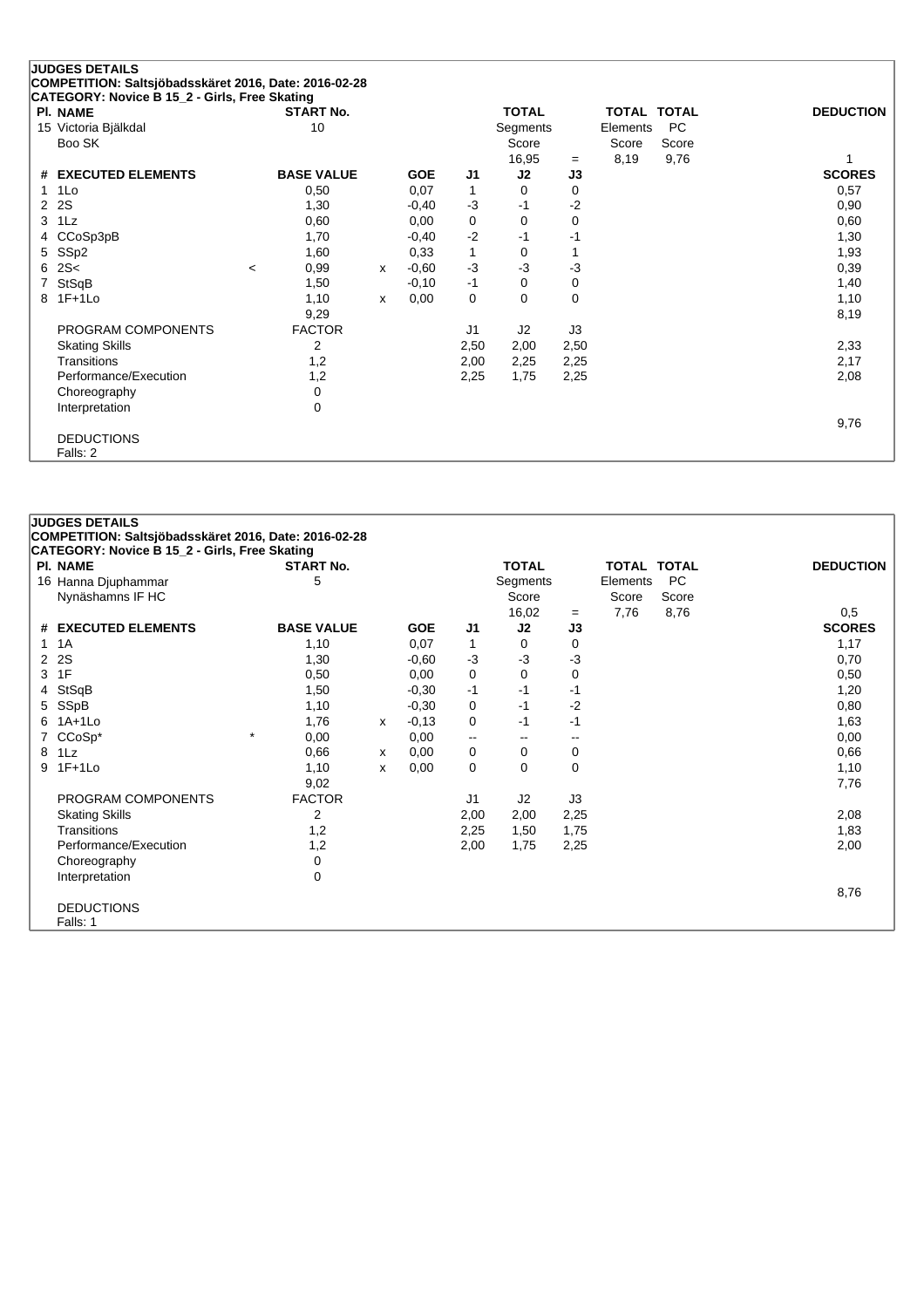|                | <b>JUDGES DETAILS</b><br>COMPETITION: Saltsjöbadsskäret 2016, Date: 2016-02-28 |         |                   |   |            |      |              |                          |                    |           |                  |
|----------------|--------------------------------------------------------------------------------|---------|-------------------|---|------------|------|--------------|--------------------------|--------------------|-----------|------------------|
|                | CATEGORY: Novice B 15_2 - Girls, Free Skating                                  |         |                   |   |            |      |              |                          |                    |           |                  |
|                | <b>PI. NAME</b>                                                                |         | <b>START No.</b>  |   |            |      | <b>TOTAL</b> |                          | <b>TOTAL TOTAL</b> |           | <b>DEDUCTION</b> |
|                | 17 Sara Kernen                                                                 |         | 9                 |   |            |      | Segments     |                          | Elements           | <b>PC</b> |                  |
|                | Svea Konståkningsklubb                                                         |         |                   |   |            |      | Score        |                          | Score              | Score     |                  |
|                |                                                                                |         |                   |   |            |      | 15,64        | $=$                      | 6,50               | 9,64      | 0,5              |
| #              | <b>EXECUTED ELEMENTS</b>                                                       |         | <b>BASE VALUE</b> |   | <b>GOE</b> | J1   | J2           | J3                       |                    |           | <b>SCORES</b>    |
| 1              | 1A                                                                             |         | 1,10              |   | $-0,13$    | 0    | $-1$         | $-1$                     |                    |           | 0,97             |
| $\overline{2}$ | 2S<                                                                            | $\prec$ | 0,90              |   | $-0.33$    | $-2$ | $-1$         | $-2$                     |                    |           | 0,57             |
| 3              | $CoSp*$                                                                        | $\star$ | 0,00              |   | 0,00       | ۰.   | --           | $\overline{\phantom{a}}$ |                    |           | 0,00             |
| 4              | StSq1                                                                          |         | 1,80              |   | 0,00       | 0    | 0            | 0                        |                    |           | 1,80             |
| 5              | 2F <                                                                           | <<      | 0,55              | X | $-0,30$    | $-3$ | -3           | $-3$                     |                    |           | 0,25             |
| 6              | $1A+1L0$                                                                       |         | 1,76              | X | $-0,20$    | $-1$ | $-1$         | -1                       |                    |           | 1,56             |
| 7              | 1Lo                                                                            |         | 0,55              | x | 0,00       | 0    | 0            | 0                        |                    |           | 0,55             |
|                | 8 1Lz*+1Lo*                                                                    | $\star$ | 0,00              | x | 0,00       | --   | --           | --                       |                    |           | 0,00             |
| 9              | <b>LSpB</b>                                                                    |         | 1,20              |   | $-0,40$    | 0    | $-2$         | $-2$                     |                    |           | 0,80             |
|                |                                                                                |         | 7,86              |   |            |      |              |                          |                    |           | 6,50             |
|                | PROGRAM COMPONENTS                                                             |         | <b>FACTOR</b>     |   |            | J1   | J2           | J3                       |                    |           |                  |
|                | <b>Skating Skills</b>                                                          |         | 2                 |   |            | 2,00 | 2,25         | 2,25                     |                    |           | 2,17             |
|                | Transitions                                                                    |         | 1,2               |   |            | 2,25 | 2,00         | 1,75                     |                    |           | 2,00             |
|                | Performance/Execution                                                          |         | 1,2               |   |            | 2,25 | 2,50         | 2,50                     |                    |           | 2,42             |
|                | Choreography                                                                   |         | 0                 |   |            |      |              |                          |                    |           |                  |
|                | Interpretation                                                                 |         | 0                 |   |            |      |              |                          |                    |           |                  |
|                |                                                                                |         |                   |   |            |      |              |                          |                    |           | 9,64             |
|                | <b>DEDUCTIONS</b>                                                              |         |                   |   |            |      |              |                          |                    |           |                  |
|                | Falls: 1                                                                       |         |                   |   |            |      |              |                          |                    |           |                  |

|   | <b>JUDGES DETAILS</b>                                 |         |                   |   |            |                |                          |      |                    |           |                  |
|---|-------------------------------------------------------|---------|-------------------|---|------------|----------------|--------------------------|------|--------------------|-----------|------------------|
|   | COMPETITION: Saltsjöbadsskäret 2016, Date: 2016-02-28 |         |                   |   |            |                |                          |      |                    |           |                  |
|   | CATEGORY: Novice B 15_2 - Girls, Free Skating         |         |                   |   |            |                |                          |      |                    |           |                  |
|   | <b>PI. NAME</b>                                       |         | <b>START No.</b>  |   |            |                | <b>TOTAL</b>             |      | <b>TOTAL TOTAL</b> |           | <b>DEDUCTION</b> |
|   | 18 Fanny Rosell                                       |         |                   |   |            |                | Segments                 |      | Elements           | <b>PC</b> |                  |
|   | <b>KK Sollentuna</b>                                  |         |                   |   |            |                | Score                    |      | Score              | Score     |                  |
|   |                                                       |         |                   |   |            |                | 14,87                    | $=$  | 6,91               | 7,96      | 0                |
|   | # EXECUTED ELEMENTS                                   |         | <b>BASE VALUE</b> |   | <b>GOE</b> | J1             | J2                       | J3   |                    |           | <b>SCORES</b>    |
|   | $1 \t1A$                                              |         | 1,10              |   | $-0.07$    | 0              | $\Omega$                 | $-1$ |                    |           | 1,03             |
|   | 2 1F+1Lo                                              |         | 1,00              |   | 0,00       | $\mathbf 0$    | 0                        | 0    |                    |           | 1,00             |
|   | 3 StSqB                                               |         | 1,50              |   | $-0,30$    | $-1$           | -1                       | -1   |                    |           | 1,20             |
|   | 4 SSp1                                                |         | 1,30              |   | $-0,50$    | $-1$           | $-2$                     | $-2$ |                    |           | 0,80             |
| 5 | 1Lz                                                   |         | 0,66              | x | $-0,17$    | -1             | $-2$                     | $-2$ |                    |           | 0,49             |
| 6 | 1A                                                    |         | 1,21              | x | 0,00       | 0              | $\mathbf 0$              | 0    |                    |           | 1,21             |
|   | $7$ 2Lo<<                                             | <<      | 0,55              | X | $-0.30$    | $-3$           | $-3$                     | $-3$ |                    |           | 0,25             |
|   | 8 1Lz+1T                                              |         | 1,10              | x | $-0,17$    | $-1$           | $-2$                     | $-2$ |                    |           | 0,93             |
| 9 | CCoSp*                                                | $\star$ | 0,00              |   | 0,00       | $\mathbf{u}$   | $\overline{\phantom{a}}$ | $-$  |                    |           | 0,00             |
|   |                                                       |         | 8,42              |   |            |                |                          |      |                    |           | 6,91             |
|   | PROGRAM COMPONENTS                                    |         | <b>FACTOR</b>     |   |            | J <sub>1</sub> | J2                       | J3   |                    |           |                  |
|   | <b>Skating Skills</b>                                 |         | 2                 |   |            | 2,00           | 1,75                     | 1,75 |                    |           | 1,83             |
|   | Transitions                                           |         | 1,2               |   |            | 1,75           | 1,50                     | 1,75 |                    |           | 1,67             |
|   | Performance/Execution                                 |         | 1,2               |   |            | 1,75           | 2,00                     | 2,00 |                    |           | 1,92             |
|   | Choreography                                          |         | 0                 |   |            |                |                          |      |                    |           |                  |
|   | Interpretation                                        |         | 0                 |   |            |                |                          |      |                    |           |                  |
|   |                                                       |         |                   |   |            |                |                          |      |                    |           | 7,96             |
|   | <b>DEDUCTIONS</b>                                     |         |                   |   |            |                |                          |      |                    |           |                  |
|   |                                                       |         |                   |   |            |                |                          |      |                    |           |                  |